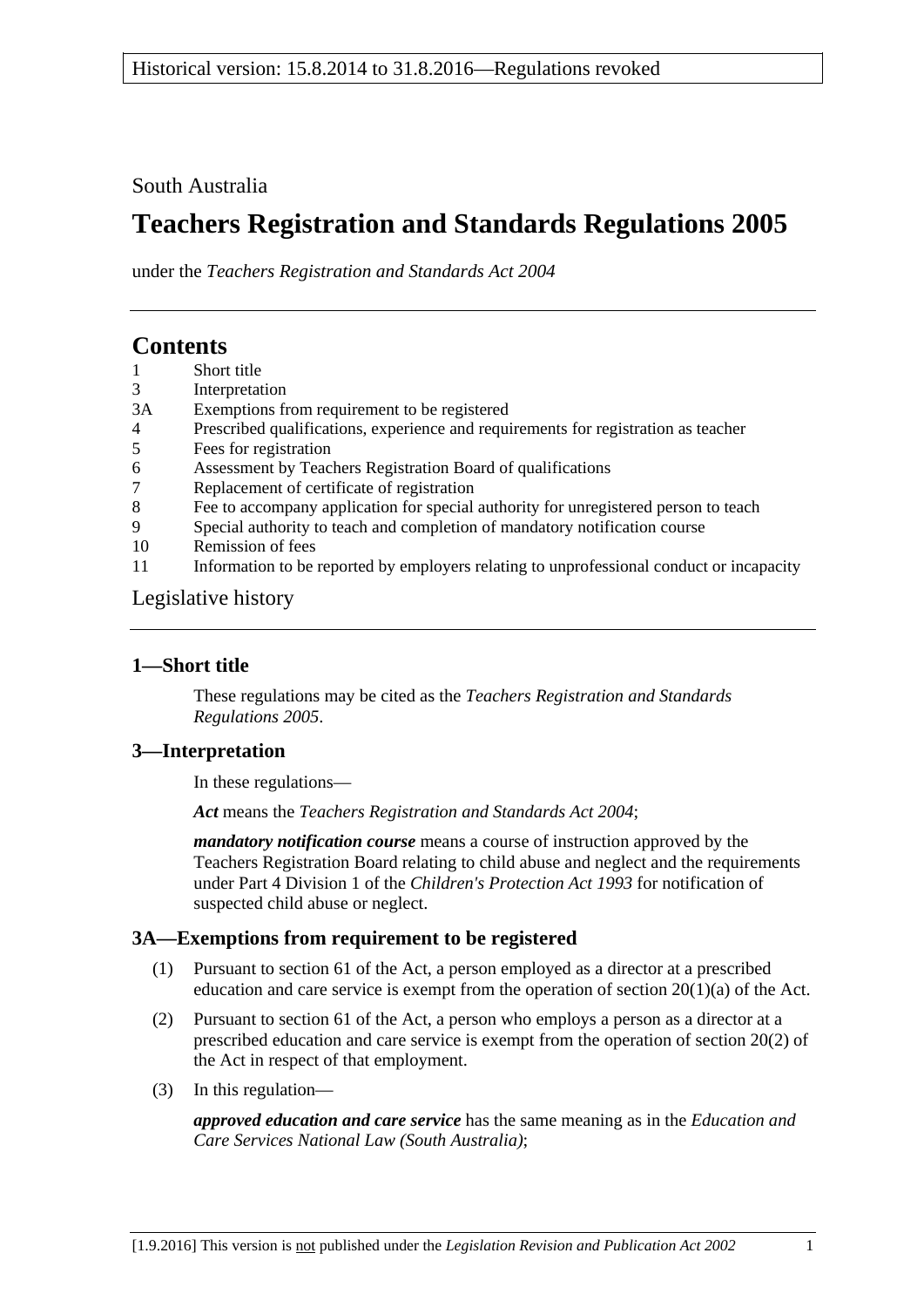*out of school hours care* means the provision of recreational and leisure programs to children before or after school hours, or during school vacation time;

*prescribed education and care service* means an approved education and care service comprising—

- (a) out of school hours care that consists of, or includes, pre-school education; or
- (b) the provision of centre-based long day care services that consist of, or include, pre-school education to children who have not yet commenced school.

#### <span id="page-1-0"></span>**4—Prescribed qualifications, experience and requirements for registration as teacher**

- <span id="page-1-2"></span>(1) For the purposes of section  $21(1)(a)$  of the Act, the qualifications required for registration as a teacher are as follows:
	- (a) an approved teacher education degree, diploma or other qualification awarded on satisfactory completion of a tertiary course of pre-service teacher education in pre-school, primary or secondary education that—
		- (i) is of at least 4 years' full-time duration or part-time equivalent duration; and
		- (ii) includes a practical student teaching component undertaken at a school or pre-school; or
	- $(b)$
- (i) an approved non-teacher education degree, diploma or other qualification awarded on satisfactory completion of a tertiary course that is of at least 3 years' full-time duration or part-time equivalent duration; and
- (ii) an approved postgraduate degree, diploma or other qualification awarded on satisfactory completion of a tertiary course of pre-service teacher education in pre-school, primary or secondary education that—
	- (A) is of at least 1 year's full-time duration or part-time equivalent duration; and
	- (B) includes a practical student teaching component undertaken at a school or pre-school.
- (2) For the purposes of section  $21(1)(a)$  of the Act, the experience required for registration as a teacher is 1 year's full-time (or part-time equivalent of 200 days') satisfactory service as a teacher at a school or pre-school in Australia or New Zealand.
- <span id="page-1-1"></span>(3) For the purposes of section 21(1)(b) of the Act, a person must have satisfactorily completed a mandatory notification course during the period of 12 months before an application for registration as a teacher is made.
- (4) However, [subregulation](#page-1-1) (3) does not apply to a person who applies for registration as a teacher—
	- (a) before 1 March 2006; or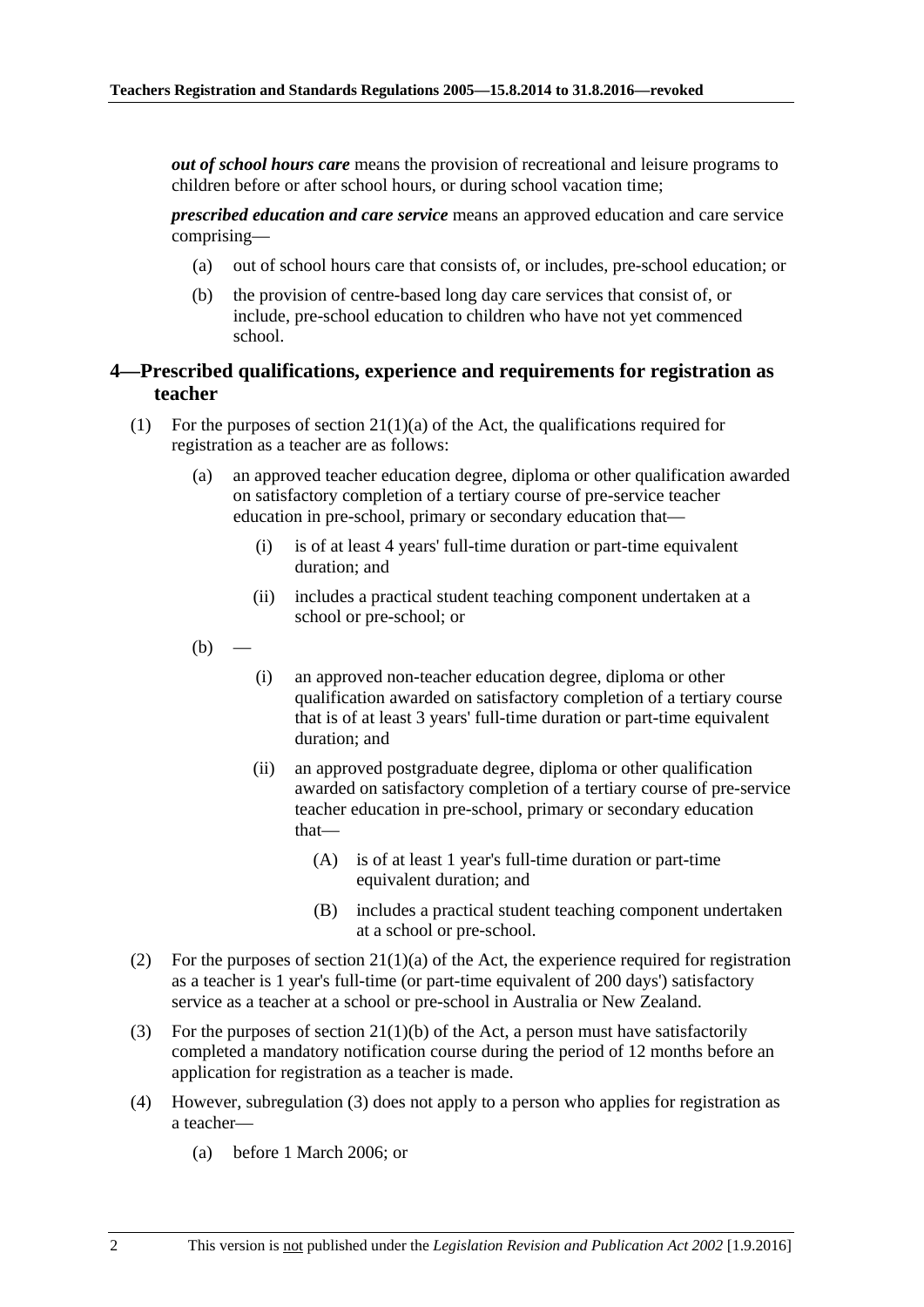- (b) within 2 years after having satisfactorily completed a course of teacher education referred to in [subregulation](#page-1-2) (1) during which the person satisfactorily completed a mandatory notification course.
- (5) In this regulation—

*approved* degree, diploma or other qualification means—

- a degree, diploma or other qualification awarded by a tertiary education institution that is a member of the Australian Vice-Chancellor's Committee; or
- (b) a degree, diploma or other qualification that was at any time nationally registered by the former Australian Council on Awards in Advanced Education or the former Australian Council on Tertiary Awards,

but does not include a degree, diploma or other qualification that the Teachers Registration Board has determined is not an appropriate qualification for registration.

## <span id="page-2-0"></span>**5—Fees for registration**

- (1) An application for registration as a teacher must be accompanied by the following fees:
	- (a) \$330; plus
	- (b) if the Teachers Registration Board is required to assess qualifications of the applicant obtained outside Australia or New Zealand—\$120; plus
	- (c) if the application is made by a person whose name has been removed from the register following a failure to apply for renewal of registration before the expiry of the registration—\$100.
- (2) An application for renewal of registration as a teacher must be accompanied by a fee of \$330.

# <span id="page-2-1"></span>**6—Assessment by Teachers Registration Board of qualifications**

- (1) The Teachers Registration Board may, on application, make an assessment as to whether a qualification is an appropriate qualification for registration.
- (2) An application for assessment of a qualification must—
	- (a) be made to the Teachers Registration Board in the manner and form approved by the Board; and
	- (b) be accompanied by a fee of \$120.
- (3) An applicant for assessment of a qualification must provide the Teachers Registration Board with any information required by the Board for the purposes of determining the application, verified, if the Board so requires, by statutory declaration.

# <span id="page-2-2"></span>**7—Replacement of certificate of registration**

If a person satisfies the Teachers Registration Board by statutory declaration that his or her certificate of registration as a teacher has been lost or destroyed, the Registrar must, on payment of a fee of \$25, issue to the person a duplicate certificate of registration.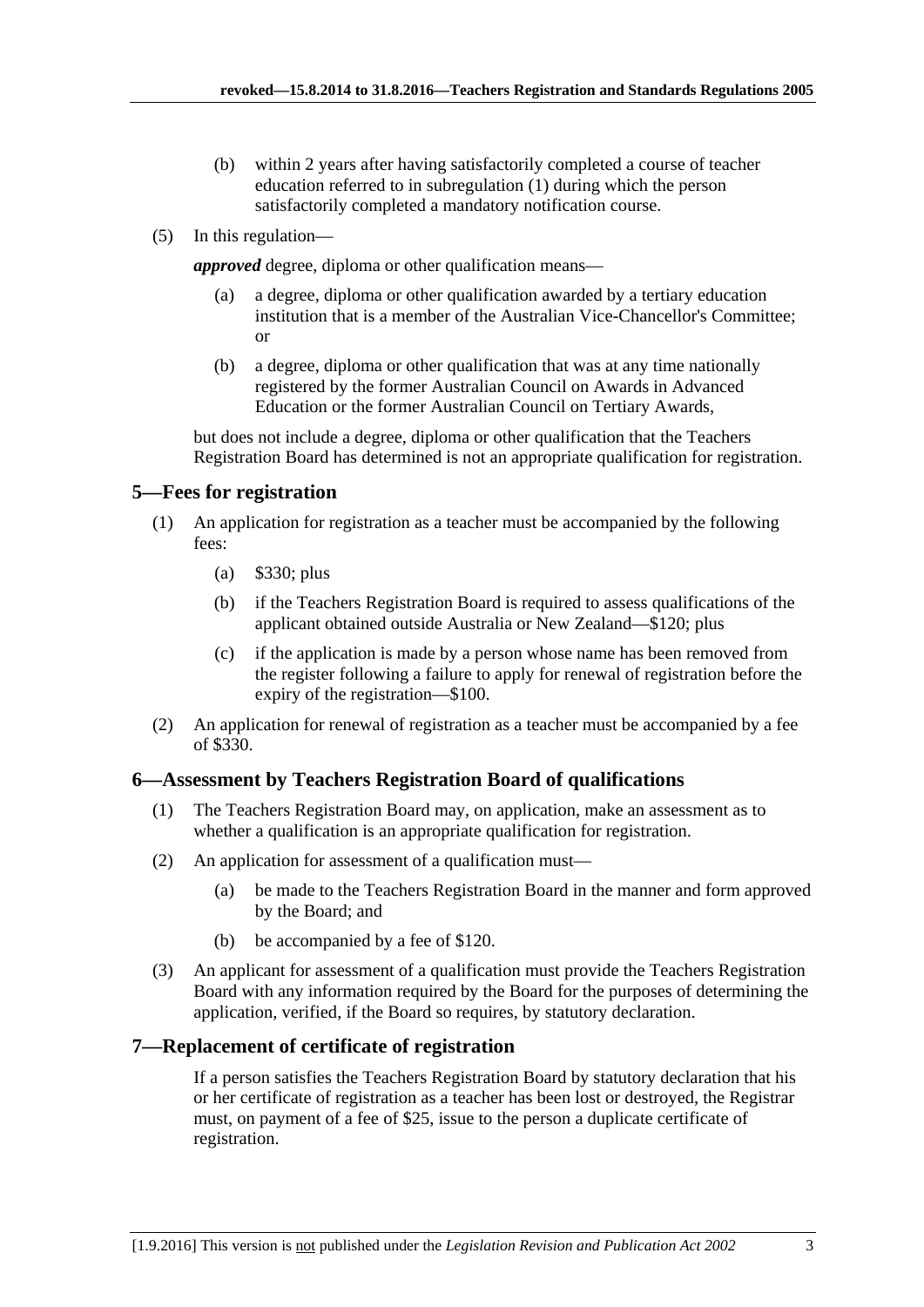### <span id="page-3-0"></span>**8—Fee to accompany application for special authority for unregistered person to teach**

An application for a special authority under Part 6 of the Act must be accompanied by the following fees:

 $(a)$ 

- (i) if the special authority is to be in force for a period of not more than 12 months—\$110; or
- (ii) if the special authority is to be in force for a period of more than 12 months—an amount of \$110 for each 12 month period, or part of such period, during which the special authority is to be in force; plus
- (b) an amount specified by the Teachers Registration Board, being the amount payable by the Board for the conduct by the Board of a criminal record check relating to the applicant.

#### <span id="page-3-4"></span><span id="page-3-1"></span>**9—Special authority to teach and completion of mandatory notification course**

(1) A person granted a special authority under Part 6 of the Act, must within 3 months after the grant of the authority, satisfactorily complete a mandatory notification course.

Maximum penalty: \$5 000.

Expiation fee: \$315.

- (2) However, [subregulation](#page-3-4) (1) does not apply to a person if the person's application for a special authority was made—
	- (a) before 1 March 2006; or
	- (b) within 12 months after having satisfactorily completed a mandatory notification course.

#### <span id="page-3-2"></span>**10—Remission of fees**

The Teachers Registration Board may, if satisfied that reasonable cause exists for doing so, remit a fee prescribed by these regulations in whole or in part.

### <span id="page-3-3"></span>**11—Information to be reported by employers relating to unprofessional conduct or incapacity**

For the purpose of section 37(1) or section 39(1) of the Act, the report to the Teachers Registration Board must contain (in addition to the information required under that section)—

- (a) the name, address and teacher registration number of the teacher; and
- (b) the name and address of the school or other place at which the teacher is (or was at the relevant time) employed; and
- (c) the names and addresses of all persons who the employer believes may be able to give material evidence relevant to the question of the teacher's alleged unprofessional conduct or incapacity, as the case may be.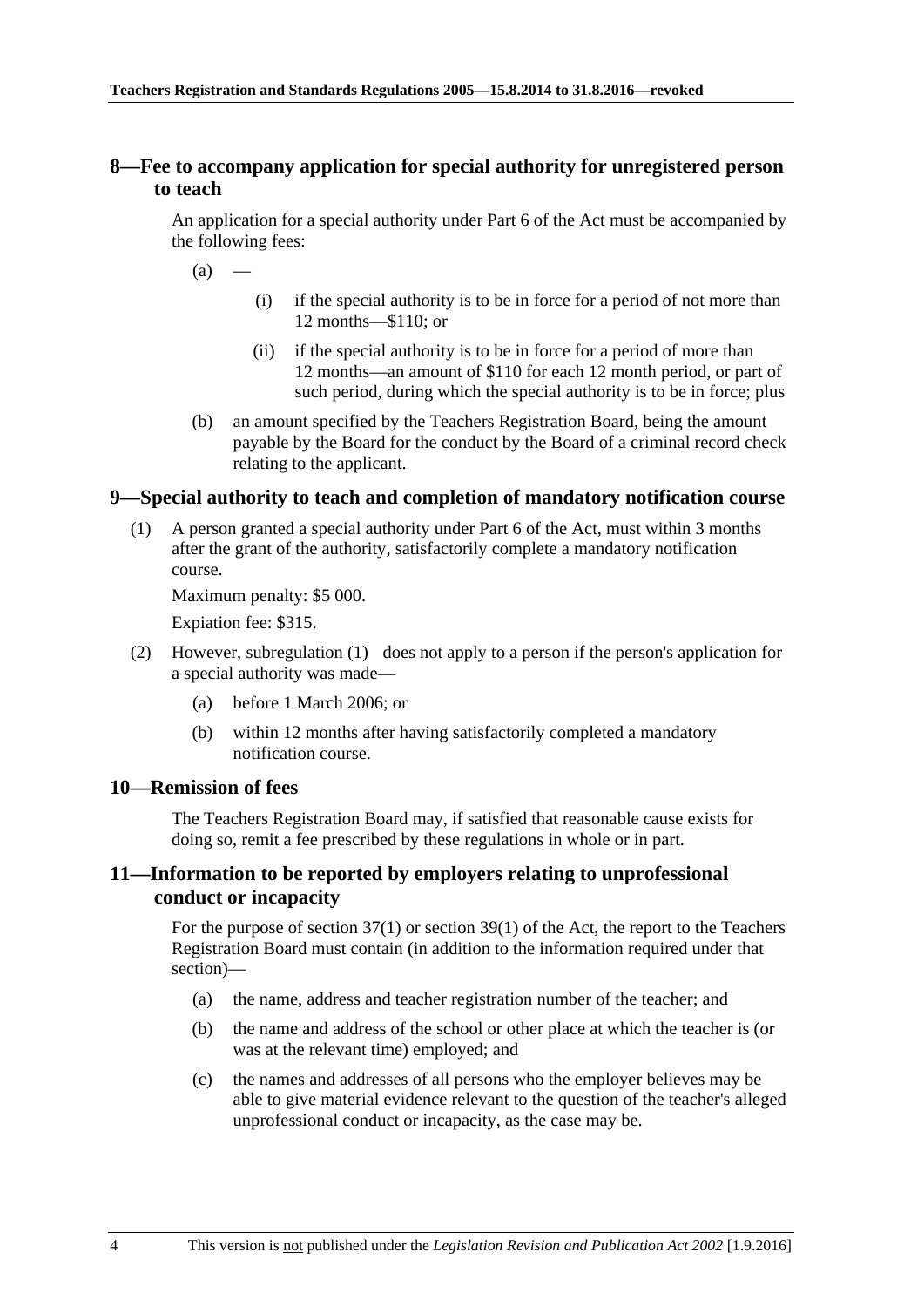# <span id="page-4-0"></span>**Legislative history**

# **Notes**

- Please note—References in the legislation to other legislation or instruments or to titles of bodies or offices are not automatically updated as part of the program for the revision and publication of legislation and therefore may be obsolete.
- Earlier versions of these regulations (historical versions) are listed at the end of the legislative history.
- For further information relating to the Act and subordinate legislation made under the Act see the Index of South Australian Statutes or www.legislation.sa.gov.au.

# **Revocation of regulations**

The *Teachers Registration and Standards Regulations 2005* were revoked by Sch 1 cl 1 of the *Teachers Registration and Standards Regulations 2016* on 1.9.2016.

# **Legislation revoked by principal regulations**

The *Teachers Registration and Standards Regulations 2005* revoked the following: *Education (Teachers Registration) Regulations 1996*

# **Principal regulations and variations**

| Year No  | Reference                               | Commencement      |
|----------|-----------------------------------------|-------------------|
| 2005 16  | Gazette 31.3.2005 p761                  | $31.3.2005$ : r 2 |
| 2008 231 | Gazette 21.8.2008 p3801                 | $1.9.2008:$ r 2   |
|          | 2011 215 <i>Gazette 15.9.2011 p4041</i> | 22.9.2011: r2     |
| 2013 13  | Gazette 21.2.2013 p486                  | $21.2.2013$ : r 2 |
| 2014 220 | Gazette 14.8.2014 p4028                 | $15.8.2014$ : r 2 |

# **Provisions varied**

| Provision      | How varied                                                                    | Commencement |
|----------------|-------------------------------------------------------------------------------|--------------|
| r2             | omitted under Legislation Revision and<br><b>Publication Regulations 2002</b> | 1.9.2008     |
| r 3A           | inserted by 13/2013 r 4                                                       | 21.2.2013    |
| r <sub>5</sub> |                                                                               |              |
| r 5(1)         | varied by $231/2008$ r $4(1)$ —(3)                                            | 1.9.2008     |
|                | varied by $215/2011$ r $4(1)$ —(3)                                            | 22.9.2011    |
|                | varied by $220/2014$ r 4(1), (2)                                              | 15.8.2014    |
| r 5(2)         | varied by 231/2008 r 4(4)                                                     | 1.9.2008     |
|                | varied by 215/2011 r 4(4)                                                     | 22.9.2011    |
|                | varied by 220/2014 r 4(3)                                                     | 15.8.2014    |

Entries that relate to provisions that have been deleted appear in italics.